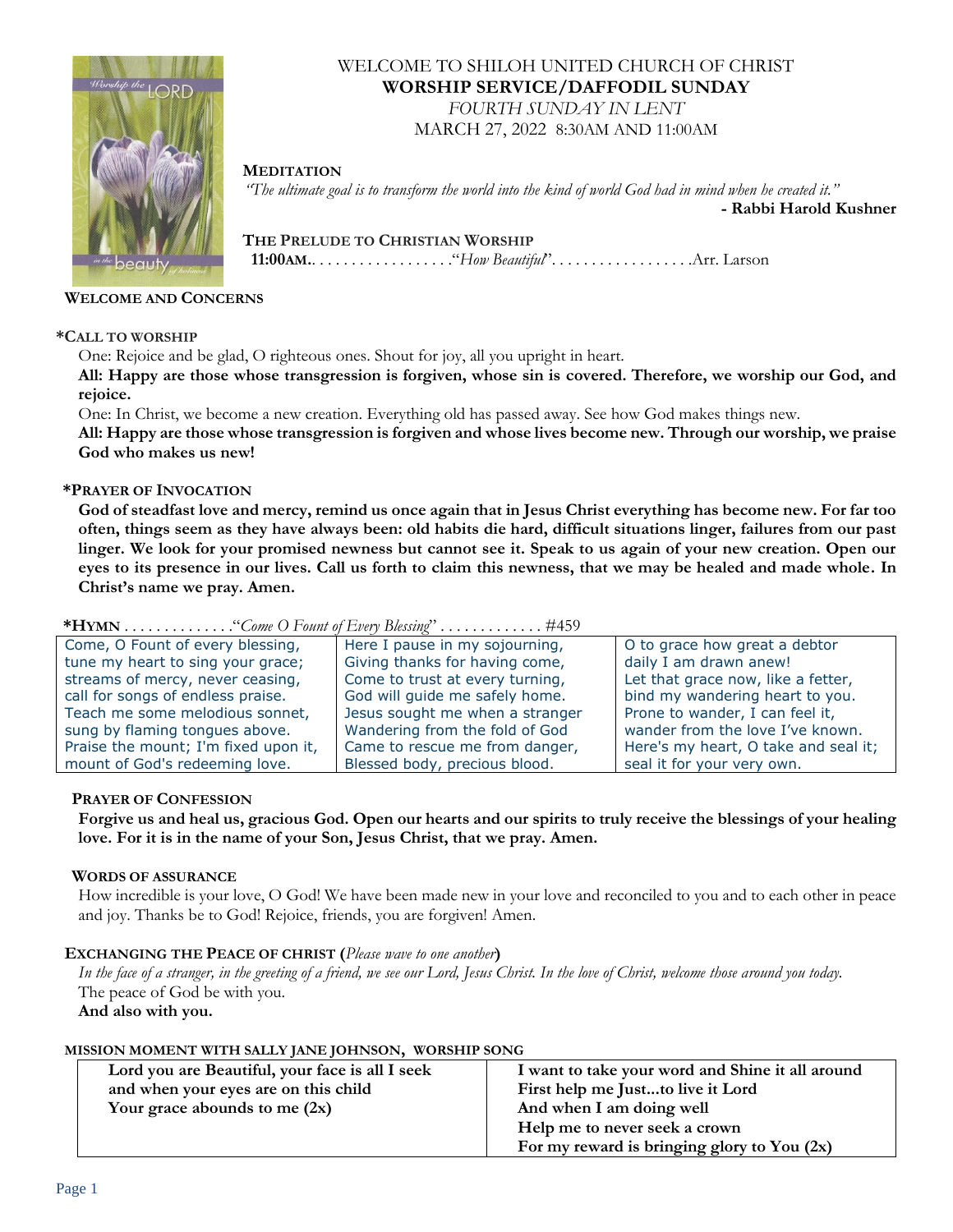### **WITNESS TO OUR SACRED STORY** Joshua 5:9-12

Corinthians 5:16-21

#### **CHANCEL CHOIR**

 **8:30AM**. . . . . . . . . . . . . . . . . . . . . . "*Love One Another*". . . . . . . . . . . . . . . . . . . . Sleeth

Psalm 32

**SERMON** "*Forgiveness*"

#### \***HYMN** . . . . . . . . . . . . . . . ."*O God of Love, O God of Peace" . . . . . . . . . . . .* . . #571

| O God of love, O God of peace,           | Remember, God, your works of old,    | Whom shall we trust O God, but you?    |
|------------------------------------------|--------------------------------------|----------------------------------------|
| Make wars throughout the world to cease; | The wonders that our people told;    | For you are constant, strong and true. |
| The wrath of human wrong restrain.       | Heal every malice, harm and pain     | None ever called on you in vain.       |
| Give peace, O God, give peace again.     | Give peace, O God, give peace again. | Give peace, O God, give peace again.   |
|                                          |                                      |                                        |

#### **PASTORAL PRAYER**

## **SILENT PRAYER**

### **THE LORD'S PRAYER**

**Our Father, who art in heaven, hallowed be thy name. Thy kingdom come. Thy will be done, on earth as it is in heaven. Give us this day our daily bread. And forgive us our sins, as we forgive those who sin against us. And lead us not into temptation, but deliver us from evil. For thine is the kingdom, and the power, and the glory forever. Amen.**

### **PRESENTING OUR TITHES AND OFFERINGS BEFORE GOD**

#### **INVITATION TO THE OFFERING**

As we collect this morning's offering, let us share generously, that others may also be touched by God's abundance.

### **\*OFFERTORY RESPONSE** "Doxology" . . . . . . . . . . . . . . . . . . . . . . . . . . . .# 780

**Praise God from whom all blessings flow; Praise God, all creatures here below; Praise God above, you heavenly host: Praise Father, Son, and Holy Ghost. Amen.**

#### **\*PRAYER OF DEDICATION**

**Gracious God, from your generous hands, we receive all that we need, and more than we dare to ask. In gratitude, we return to you a mere token of your gifts to us. Grant that these gifts, and we ourselves, may be used in service toward all whom you love, that your graciousness may be known by all. In Jesus' name we pray. Amen.**

### **\*CLOSING HYMN**. . . . . . . .**"***Great Is Your Faithfulness*" (Vs. 1 & 3). . . . . . .#423

| Great is your faithfulness, O God, Creator,             | Pardon for sin and a peace so enduring,                 |
|---------------------------------------------------------|---------------------------------------------------------|
| With you no shadow of turning we see.                   | Your own dear presence to cheer and to guide.           |
| You do not change, your compassions they fail not;      | Strength for today and bright hope for tomorrow,        |
| All of your goodness forever will be.                   | Blessings all mine with ten thousand beside.            |
| Great is your faithfulness! Great is your faithfulness! | Great is your faithfulness! Great is your faithfulness! |
| Morning by morning new mercies I see;                   | Morning by morning new mercies I see;                   |
| All I have needed your hand has provided,               | All I have needed your hand has provided,               |
| Great is your faithfulness, God unto me!                | Great is your faithfulness, God unto me!                |

### **BENEDICTION**

Forgiven and Beloved Ones, go now in peace, sharing with others the Good News of God's love. Help those in need. Give and receive from each other the joy and peace that can only come from God. **Amen.**

### **POSTLUDE**

 **8:30AM**. . . . . . . . . . . . . . . . . . . . .**"***God Loved The World*". . . . . . . . . . . . . . . . . .Lau  **WE ARE DELIGHTED THAT YOU JOINED US FOR WORSHIP TODAY!**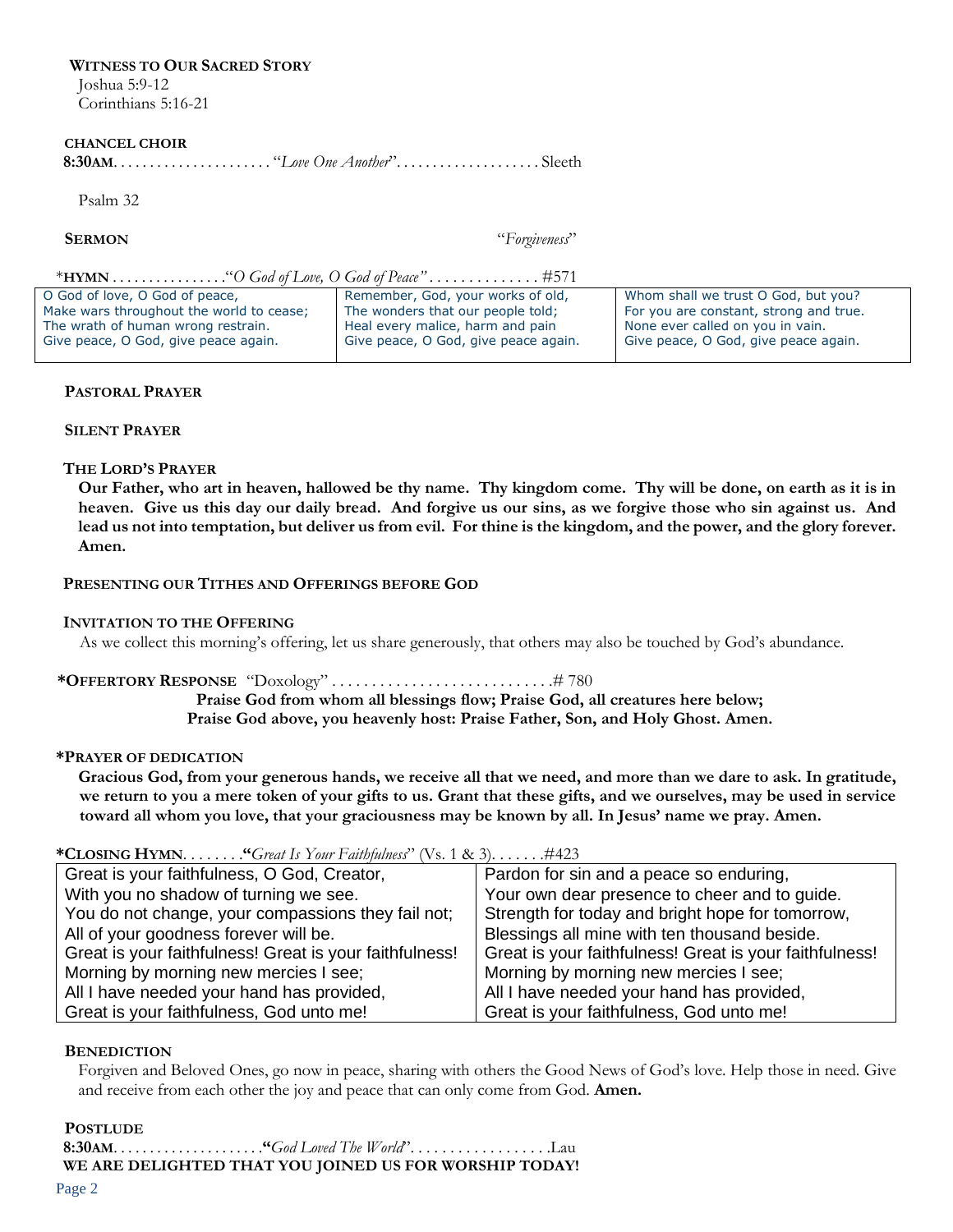- ➢ **THE ALTAR FLOWERS** are presented to the glory of God and in loving memory of Jean and Maxine Guillard by their family.
- ➢ **THE BULLETINS** are dedicated to the glory of God and in loving memory of Dennis Heath in celebration of his 60th birthday on March 24, 2022 by the Heath family.
- ➢ **LITURGIST**: **8:30AM**: Patti Goodyear, **11:00AM**: Brad Jacobs
- ➢ **USHERS**: **8:30AM:** Pat & Nelson Roth, **11:00AM:** Joyce Mummert
- ➢ **GREETERS**: **8:30AM:** Jane Harrison, **11:00AM:** Sue Besecker
- ➢ **NURSERY DUTY**: **8:30AM:** Jeanie Bentzel, **11:00AM** Jessie Sechriest
- ➢ **MUSIC: 8:30AM: Chancel Choir & Sandy Bamberger 11:00AM: Donna Seifarth**
- ➢ **VIDEO TEAM**: Lew Wallace, Sallie Hagerman, Dani Bentzel, Reen Bentzel, Matt Hildebrecht, Jaron Flickinger

# **WE WOULD LIKE TO THANK ALL OF THE VOLUNTEERS AND MUSICIANS FOR PROVIDING THE WORSHIP MUSIC THIS SUNDAY!**

# **PRAYERS FOR THE WEEK:**

# **Morning Prayer** (A Morning Prayer from 440 AD)

O Lord, direct our steps this day into the way of peace and strengthen our hearts to obey your commandments. May the Dayspring visit us from on high, and give light to those who sit in darkness and the shadow of death, that they may adore you for your mercy, follow you for your truth, desire you for your sweetness, for you are the blessed Lord God of Earth, now and forever. Amen.



# **Evening Prayer** (Unknown writer)

Dear God, as I lay me down to sleep, relax the tension of my body; calm the restlessness of my mind; still the thoughts which worry and perplex me. Help me to rest myself and all my problems in your strong and loving arms. Let your Spirit speak to my mind and heart while I am asleep, so that, when I wake up in the morning, I may find that I have received in the night-time, light for my way; strength for my tasks; peace for my worries; forgiveness for my sins. Grant me sleep tonight, and tomorrow power to live. In Jesus' name I pray. Amen.

# **PRAYERS FOR OUR COMMUNITY OF FAITH**

Chuck and Sandy Baboian, Julene Bechtel, Jim Sr. and Rosemary Bentzel, Rosabel Bentzel, Joyce Bowers, Oscar Bupp, Uble & Nan Frost, Mark Garber, Beverly Hoak, Bev Kirk, Donna Krone, Dottie Limbert, Catherine Lochman, Marguerite Lochman, Arlene Myers, Joanne Overmiller, Randy Reisinger, Cindy Repman, Charlotte Rohrbaugh, Jessie Sechriest, Gladys Seigman, Cedric Simpson, Sue Trimble, Stewart Wagner, Elva Winter

# **THOSE WHO GRIEVE FOR THEIR LOVED ONES**

The Hohenshilt/Jordan Family, The Rodgers Family, The Matthews/Curren Family, The Myers Family, The Keith Family, The Anstein Family, The Wagner Family, The Heath Family, The Hoak/McGinnis Family, The Reiber Family



During Lent, the Sunday school classes are collecting offerings for the Friends and Neighbors of Pennsylvania. This group is based in York and cares for the homeless. They go out daily to find the homeless wherever they are living - under bridges, in tents etc. The group makes the homeless aware of upcoming severe weather conditions and attempts to provide resources where they can be safe. They also provide tents, sleeping bags, long underwear and other supplies for daily living. If you would like to help the Sunday School classes, you can mark your offering

envelope with Sunday School -Lent or use another envelope marked for the Sunday School Lent offering.

**Easter lilies and tulips** will brighten our worship on **Easter Sunday (April 17)**. The cost is **\$7.00** and orders are due **by April 3.** Envelopes are available in the narthex and church office. You can turn them in at the office or put in the offering plate. Please consider helping to make the church a lovely place for Easter morning!





The **Women's Guild** will be meeting **April 4** at 1:00 pm in room 202. The program will be from our study book **Leading a Life of Balance, Chapter Three: Balancing Schedules and Interruptions.** Susan Reidy will be leading this chapter*. We invite all women of the church to join us at any time.*

# **Everyone is invited to Brunch!**

On Palm **Sunday, April 10**, there will be a brunch buffet during the Sunday School hour - **9:45 to 10:45 in room 100.** We will not have Sunday School on this day. We hope to see you all there!